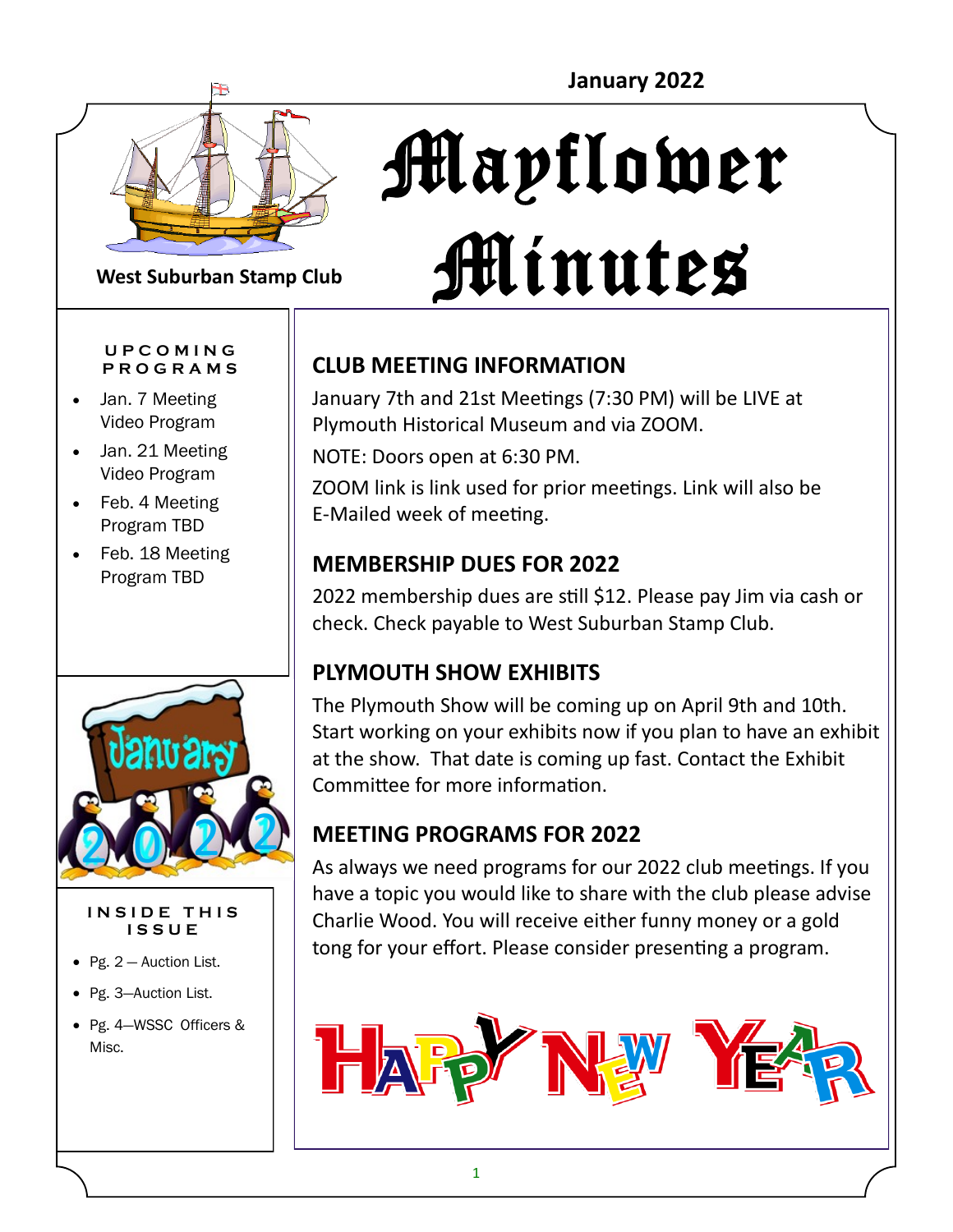## Mini Auction January 7, 2022

- 1. Canada on pages including mint, Scott 242, used Scott 176, 198
- 2. U.S. mint/Ducks RW 43- RW47, RW 44 used. \$65.00 Cat.
- 3. U.S. stamped envelope, mint, Scott U293. Cat \$30.00
- 4. U.S. mint, Scott 233, Cat \$65.00
- 5. U.S. covers, plus a few foreign
- 6. Canada mint, Scott 79, gum loss, Cat \$220.00
- 7. U.N. Scott 425 440, 450 465, 477-492 sets plus 4 panes, plus more, Cat \$70.00
- 8. U.S. mint, never hinged, Scott 340. \$150.00 Cat
- 9. U.S. First Day covers in album
- 10. U.S. cover selection
- 11. 10 commemorative panels, \$75.00 Brookman value
- 12. Precancel stamp selection
- 13. U.S. stock book with mint
- 14. U.S. used, Scott 117, Cat \$125.00
- 15. U.S. cover lot
- 16. Ireland #91 Coil 1/2p used stamp. Cat. \$75.00
- 17. Canada & Newfoundland (43) older stamps. Total Cat. \$277.45.
- 18. Danzig #26a 30a, gray burelage with points down. Total Cat. \$425.00.
- 19. Germany 1991 1994 (45) MNH Stamps and 4 MNH Souvenir Sheets plus some uncounted used. Total Cat. \$73.75.
- 20. Australia (4) MNH Christmas Booklets, #2110a, 2320a, 3391a, & SG3885a. Total Cat. \$74.00.
- 21. Great Britain #80, 85, & 99 used. Total Cat. \$112.50.
- 22. German Democratic Republic (153) mint & used Stamps & (1) mint Souvenir Sheet from 1957 to 1960. Total Cat. \$89.65.
- 23. Spain (6) older Stamps including #86, 89, 92, 212, 238 & MR7. Total Cat. \$127.50.
- 24. Great Britain (6) Complete MNH Christmas Booklet Panes including both 1st & 2nd class mail for 2009, 2011, & 2016. Total Cat. \$100.00.
- 25. Switzerland (267) older stamps. \$255.00 in Cat. Of stamps valued over \$1.00 and I didn't even check the first 3 pages of the oldest stamps.
- 26. French Colonies & Territories (55) older stamps. Almost all Cat. Over \$1.00.
- 27. 4" Supreme Global Stamp Album. Very good condition. List Price is \$99.95.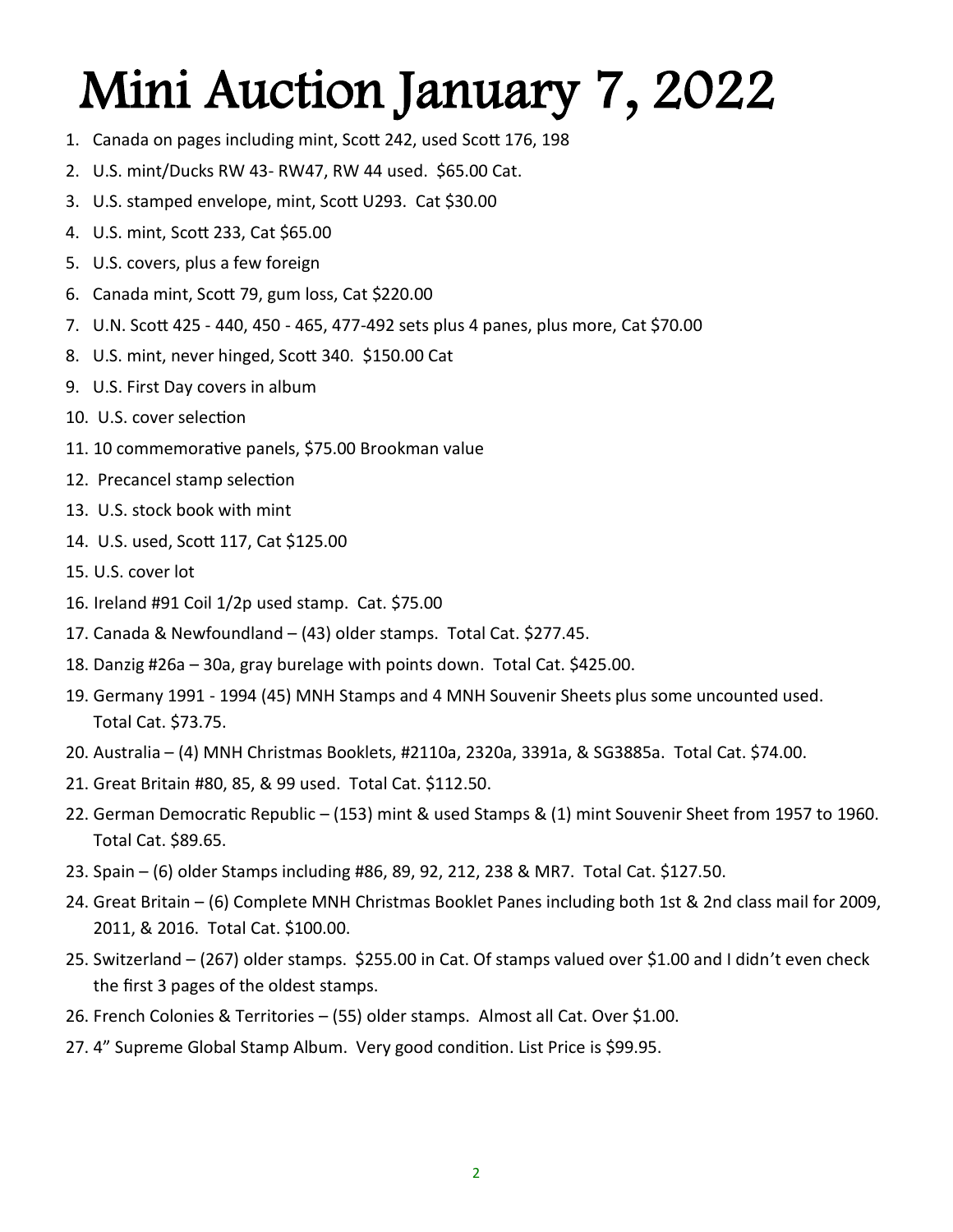# Mini Auction January 21, 2022

- 1. Canada on pages including used, Scott 157, 168 mint, Scott E8
- 2. U.S. mint/used ducks RW37-RW41 used, RW42 mint. \$49.00 Cat.
- 3. U.S. mint stamped envelopes including U 348, 350, 420 plus more
- 4. U.S. mint, never hinged, Scott 333, Cat \$75.00
- 5. U.S. cover selection
- 6. Canada mint, Scott 42, thin, Cat \$230.00
- 7. U.N. Scott 399-414, 374-389, 350-365, 325-340, plus more.
- 8. U.S. mint, Scott 227, Cat \$200.00
- 9. U.N. First Day Covers in album.
- 10. Foreign cover selection
- 11. 10 commemorative panels. \$70.00 Brookman value
- 12. U.S. mint, strips including transportation issues
- 13. U.S. mint, used in stock book
- 14. U.S. used, Scott 312, Cat \$200.00
- 15. Box of covers and stuff, needs a careful look.
- 16. Canada & Newfoundland (24) older Stamps. Total Cat. \$258.90.
- 17. Cook Islands (7) MNH Souvenir Sheets including #463a, 485a, 505a, 879, 887, 902, & 903. Total Cat. \$26.15.
- 18. Great Britain #107 used. Cat. \$130.00.
- 19. "T, U, & V" Countries (295) older Stamps from Turkey, Venezuela, Thailand, Tunisia, Ukraine, & Union of South Africa.
- 20. Germany (52) MNH Stamps and (2) MNH Souvenir Sheets from 1993 to 1994. Total Cat. \$72.90.
- 21. Australia (3) MNH Christmas complete Prestige Booklets including #2758-2762, 1777a, & 2423 which includes Christmas Island #452a. Total Cat. \$67.00.
- 22. Danzig (18) older used Stamps including #33 & 25b 30b. Total Cat. 118.00
- 23. Switzerland (45) older Stamps, mostly Semi-Postals. Total Cat. \$105.00.
- 24. Palestine (46) older Stamps.
- 25. Great Britain (4) complete MNH Christmas Booklet Panes including both 1st & 2nd class mail for 2003 & 2005. Includes #2165a, 2166a, 2328a, & 2329a. Total Cat. \$62.00.
- 26. Spain Carlist Stamps #X6 & #X7. These stamps were used during the Civil War from 1872 1873. Used in Basque Provinces & Navarra. Total Cat. \$165.00.
- 27. German Democratic Republic (70) older Back of Book Stamps mounted in a like new 14 hole SAFE Album, (Schwabische Album).